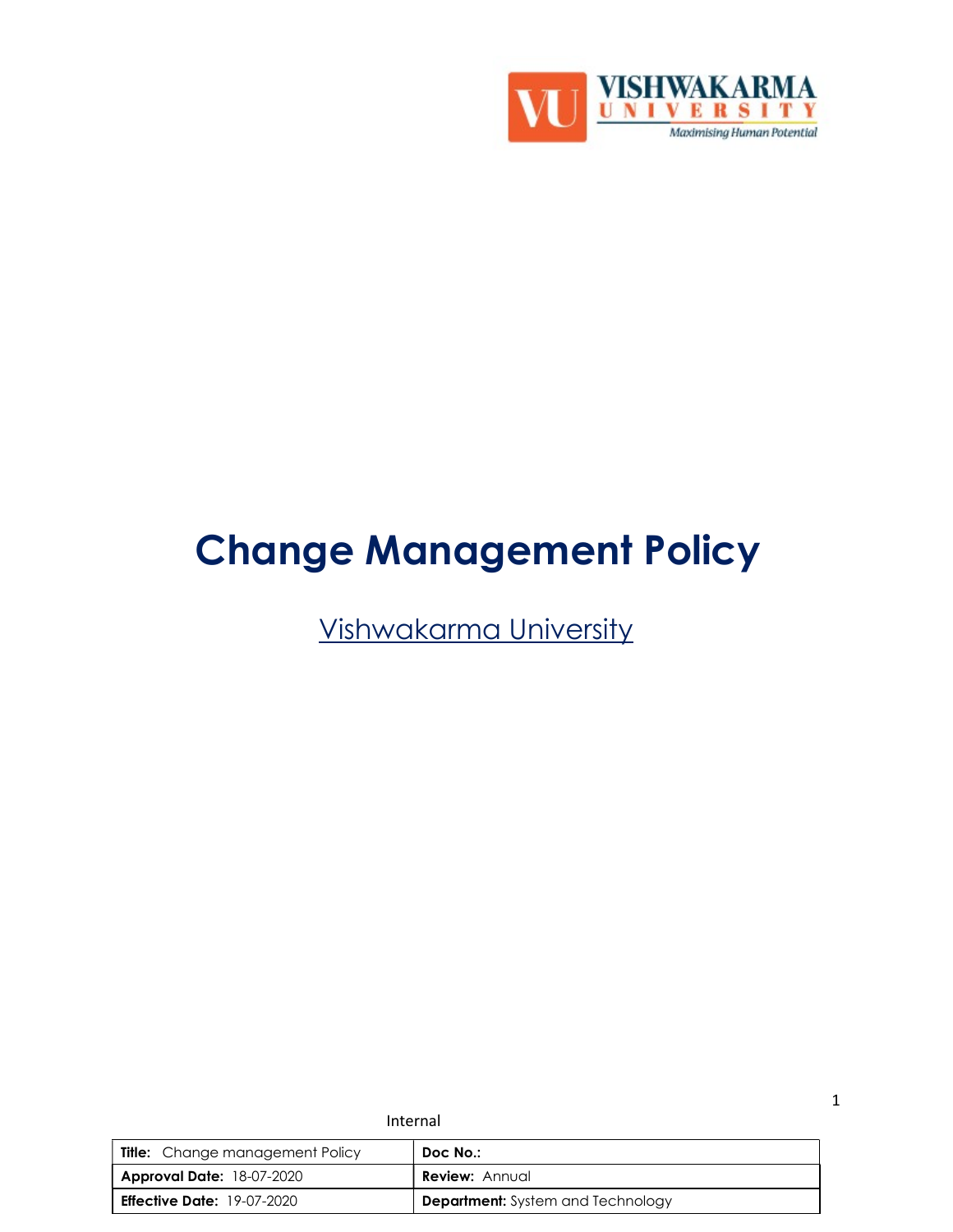

| Ver. No | <b>Release Date Owner</b> |             | <b>Approved By</b> | <b>Change details</b> |
|---------|---------------------------|-------------|--------------------|-----------------------|
| 1.0     | 19-07-2020                | <b>CISO</b> | Vice Chancellor    | <b>Initial</b>        |
|         |                           |             |                    |                       |
|         |                           |             |                    |                       |
|         |                           |             |                    |                       |

# **Table of Contents**

| Internal                               |                                          |  |
|----------------------------------------|------------------------------------------|--|
| <b>Title:</b> Change management Policy | Doc No.:                                 |  |
| <b>Approval Date: 18-07-2020</b>       | <b>Review: Annual</b>                    |  |
| <b>Effective Date: 19-07-2020</b>      | <b>Department:</b> System and Technology |  |

 $\mathbf 2$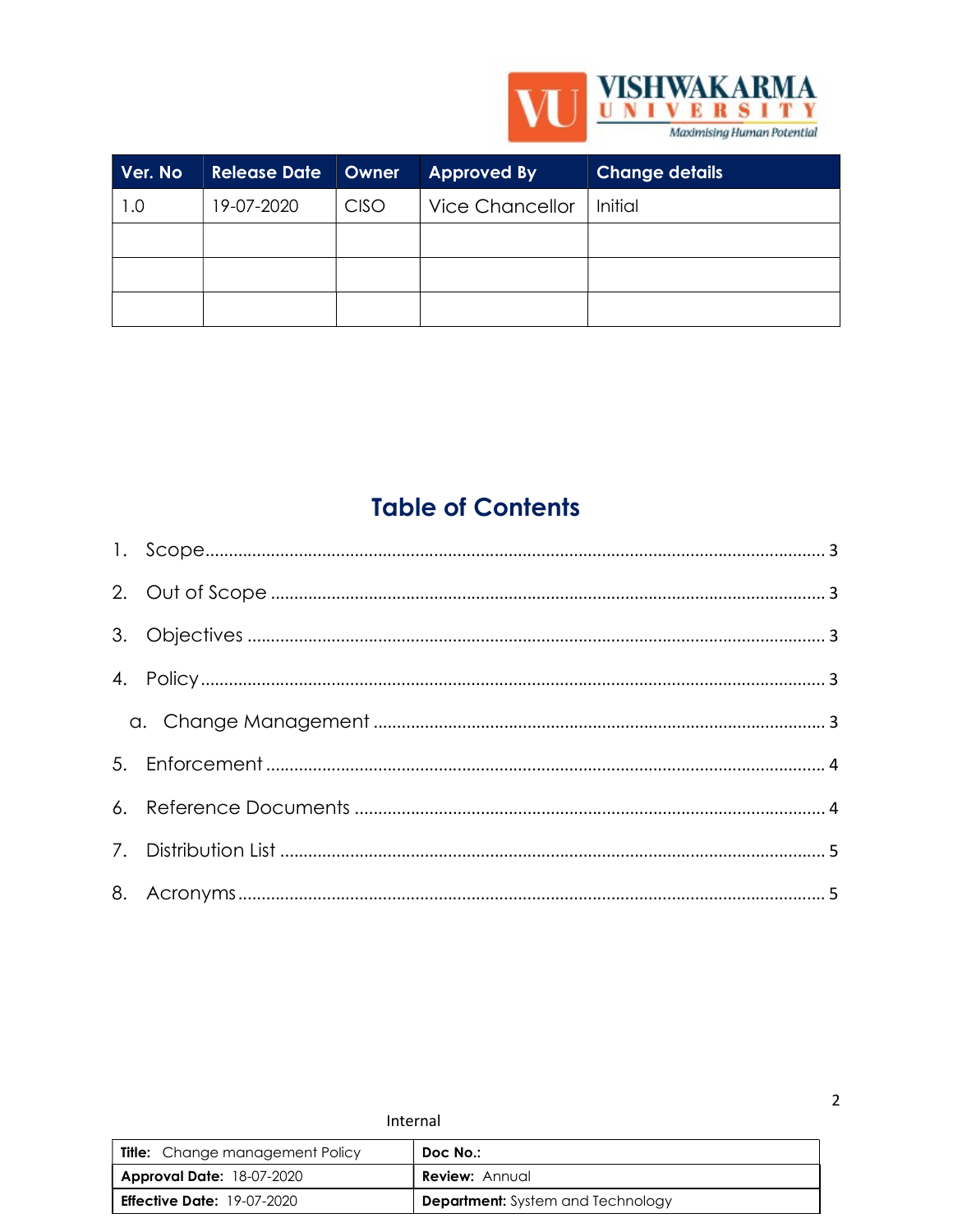

3

#### 1. Scope

Changes in the business processes, supplier's services, information processing facilities and systems that affect information security are covered in the scope.

# 2. Out of Scope

Tasks that require an operational process but are outside the initial scope of the Change Management process include:

- Changes to non-production elements or resources
- Changes within the daily administrative process such as password resets, and minor operations troubleshooting issues etc.

## 3. Objectives

The main objective of this policy is to manage and control changes in the business processes, information processing facilities and systems.

#### 4. Policy

#### a. Change Management

- Significant changes shall be identified & recorded as defined in the scope of the policy.
- Changes shall be planned and tested.
- Assessment of the potential impacts, including information security impacts, of such changes shall be done in impact analysis.
- Formal approval procedure for proposed changes shall be followed.
- Changes shall be verified against information security requirements.

| <b>Title:</b> Change management Policy | Doc No.:                                 |
|----------------------------------------|------------------------------------------|
| <b>Approval Date: 18-07-2020</b>       | <b>Review: Annual</b>                    |
| <b>Effective Date:</b> 19-07-2020      | <b>Department:</b> System and Technology |

Internal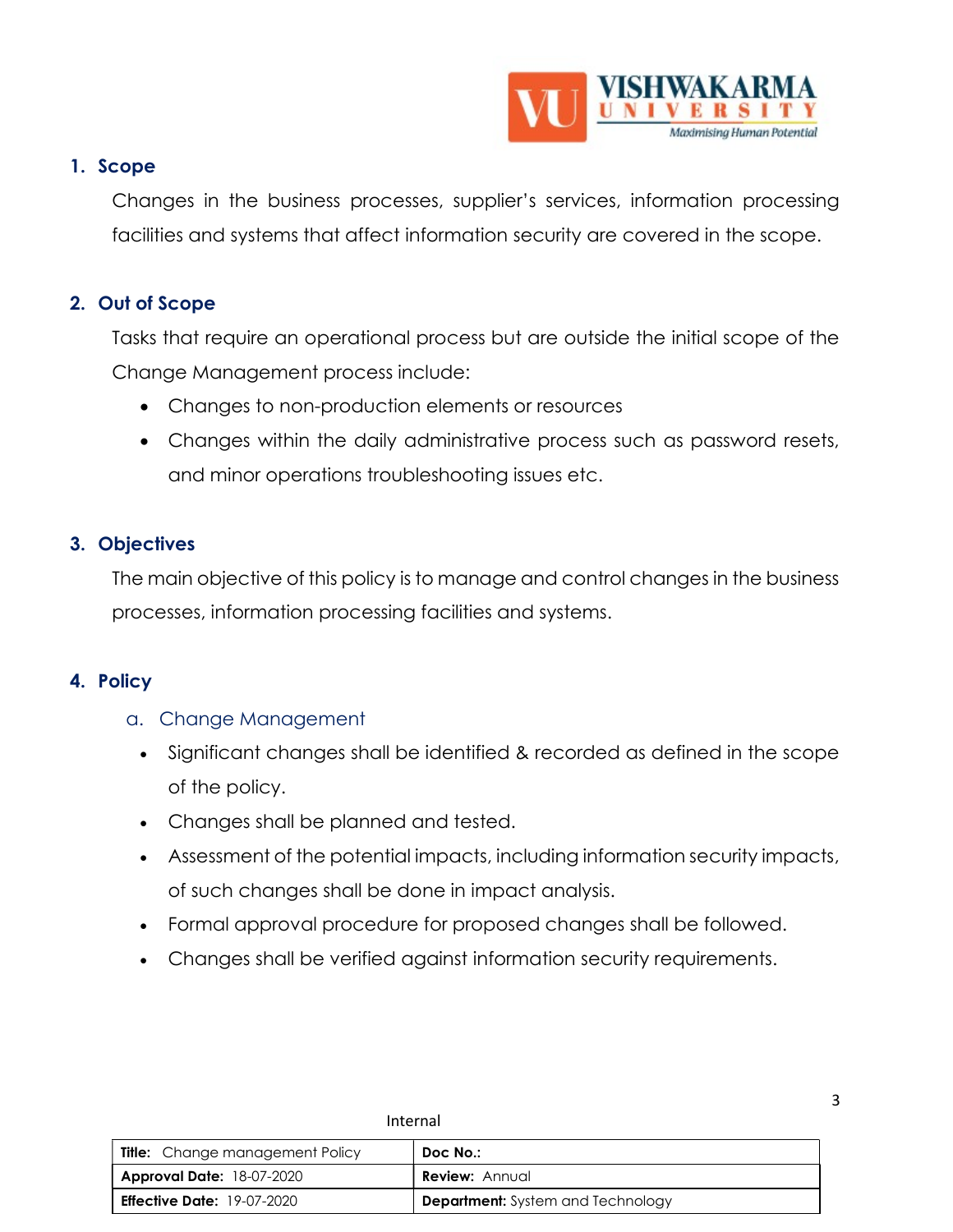

4

- Change details shall be communicated to all relevant parties.
- Fall-back procedures, including procedures and responsibilities for aborting and recovering from unsuccessful changes and unforeseen events shall be in place.
- Provision of an emergency change process to enable quick and controlled implementation of changes needed to resolve an incident shall be defined. After implementation relevant records of change shall be maintained.
- Formal management responsibilities and procedures shall be in place to ensure satisfactory control of all changes.
- When changes are made, an audit log containing all relevant information shall be retained.
- Change records shall be maintained.
- In case of any emergency change in the organization, the change formalities shall be completed later on after the change implementation

#### 5. Enforcement

Any staff found to have violated this policy may be subject to disciplinary action, up to and including termination of employment.

#### 6. Reference Documents

- Incident management policy & procedure
- Business continuity plan
- Capacity management policy

| <b>Title:</b> Change management Policy | Doc No.:                                 |
|----------------------------------------|------------------------------------------|
| <b>Approval Date: 18-07-2020</b>       | <b>Review:</b> Annual                    |
| <b>Effective Date: 19-07-2020</b>      | <b>Department:</b> System and Technology |

Internal